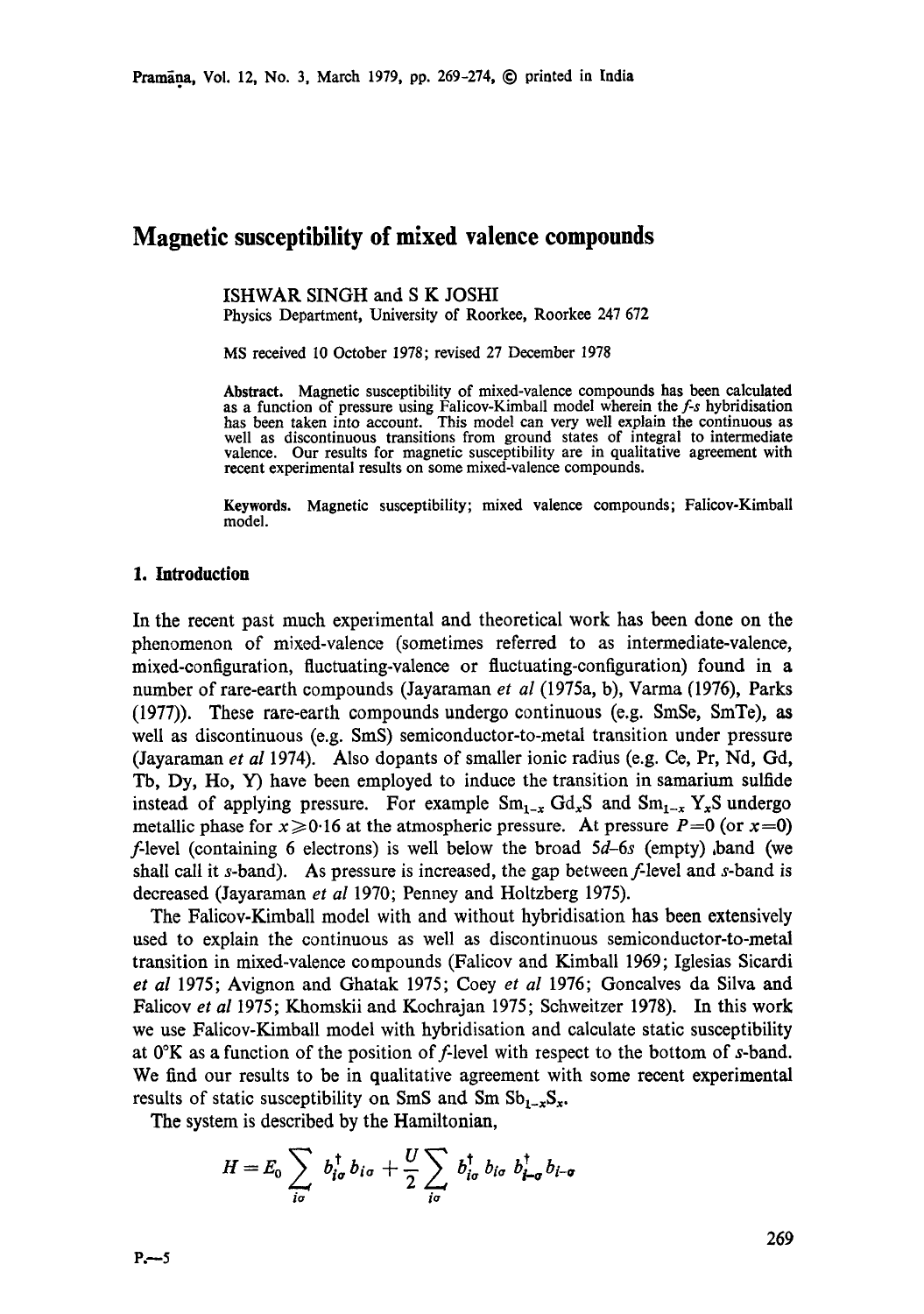$$
+ \sum_{\mathbf{k}\sigma} \epsilon_{\mathbf{k}} c_{\mathbf{k}\sigma}^{\dagger} c_{\mathbf{k}\sigma} + \frac{G}{N} \sum_{i\mathbf{k}\mathbf{k}'} \sum_{\sigma\sigma'} b_{i\sigma}^{\dagger} b_{i\sigma} c_{\mathbf{k}\sigma'}^{\dagger} c_{\mathbf{k}'\sigma'} \exp [i (\mathbf{k} - \mathbf{k}').\mathbf{R}_{i}]
$$
  
+ 
$$
\sum_{i\mathbf{k}\sigma} V_{\mathbf{k}i} (c_{\mathbf{k}\sigma}^{\dagger} b_{i\sigma} + b_{i\sigma}^{\dagger} c_{\mathbf{k}\sigma}).
$$
 (1)

Here  $b_{i\sigma}^{\dagger}$  and  $b_{i\sigma}$  are the creation and annihilation operators for an electron of spin  $\sigma$  in the localized f-state at ith site with energy  $E_0$  and intra-atomic coulomb correlation energy U.  $c_{\mathbf{k}\sigma}^{\dagger}$  and  $c_{\mathbf{k}\sigma}$  are creation and annihilation operators for an electron in the state k and spin  $\sigma$  in the conduction band with energy  $\epsilon_{\mathbf{k}}$ . Thus the conduction electrons are assumed to be uncorrelated while the localised f-states are approximated by a non-degenerate Hubbard Hamiltonian with zero configuration width. The fourth term describes the intra-atomic coulomb repulsion between the f- and s-electrons. The last term provides hybridisation between localised and conduction electrons,  $V_{ki}$  being the hybridisation parameter. For localised f-electrons coulomb correlation energy  $U$  is very large and therefore we study Hamiltonian  $(1)$  in the limit  $U\rightarrow\infty$ . Under this condition Hamiltonian (1) allows only two configurations for  $f$ -level (a) 'zero  $f$ -electron state ', (b) ' one  $f$ -electron state '. Now in the present model the  $4f<sup>5</sup>$  and  $4f<sup>6</sup>$  configurations of Sm ion in Sm chalcogenides may be regarded as corresponding respectively to zero f-electron state and one f-electron states. The transformation  $U \rightarrow \infty$  leaves Hamiltonian (1) unchanged except that the second term is absent and the creation and annihilation operators  $b^{\dagger}_{i\sigma}$  and  $b_{i\sigma}$  obey the following commutation law (Richmond and Sewell 1968).

$$
[b_{i\sigma_1}^{\dagger} b_{j\sigma'}]_+ = (1 - b_{i-\sigma}^{\dagger} b_{i-\sigma}) \delta_{i\sigma} \delta_{\sigma\sigma'}
$$
  

$$
[b_{i\sigma_1} b_{j\sigma'}]_+ = [b_{i\sigma_1}^{\dagger} b_{j\sigma'}^{\dagger}]_+ = 0.
$$
 (2)

electrons can be written as, To find out susceptibility firstly we find out an expression for  $n_f^{\sigma}$  (B), the average number of f-electrons per site with  $\sigma$ -spin in the presence of an external static magnetic field B in z-direction. (The effect of B is simply to replace  $E_0$  by  $E_{0\sigma} = E_0 - \sigma \mu_B B$ ,  $\mu_B$  being the Böhr magneton). To find out  $n_f^{\sigma}$ , of course we should find out  $n_f^{\sigma}$ and  $n_c$  (number of conduction electrons) self-consistently with the condition  $(n_c+n_f=1)$ . This we do with the help of the Green function technique (Zubarev 1960). If we consider our system eq. (1) as a collection of independent rare earth impurities and use the Hartree-Fock approximation along with relation (2), it can be easily seen that the Green's functions for the f-electrons as well as for conduction

$$
\ll b_{i\sigma} \; ; \; b_{i\sigma}^{\dagger} \gg \; = \; \frac{(1-n_f^{-\sigma})}{2\pi} \; \frac{1}{\left[ \left( \omega - E_{0\sigma} - G \, n_c \right) - \sum_{\mathbf{k}} \; \frac{|V|^2 \, (1-n_f^{-\sigma})}{\left( \omega - \epsilon_{\mathbf{k}} - G n_f \right)} \right] \; , \quad (3)
$$

$$
\mathbf{d} \qquad \mathbf{<} \ c_{\mathbf{k}\sigma}; \ c_{\mathbf{k}\sigma}^{\dagger} \mathbf{<} \ = \frac{1}{2\pi} \ \frac{1}{(\omega - \epsilon_{\mathbf{k}} - G \ n_{f})} \,. \tag{4}
$$

*and*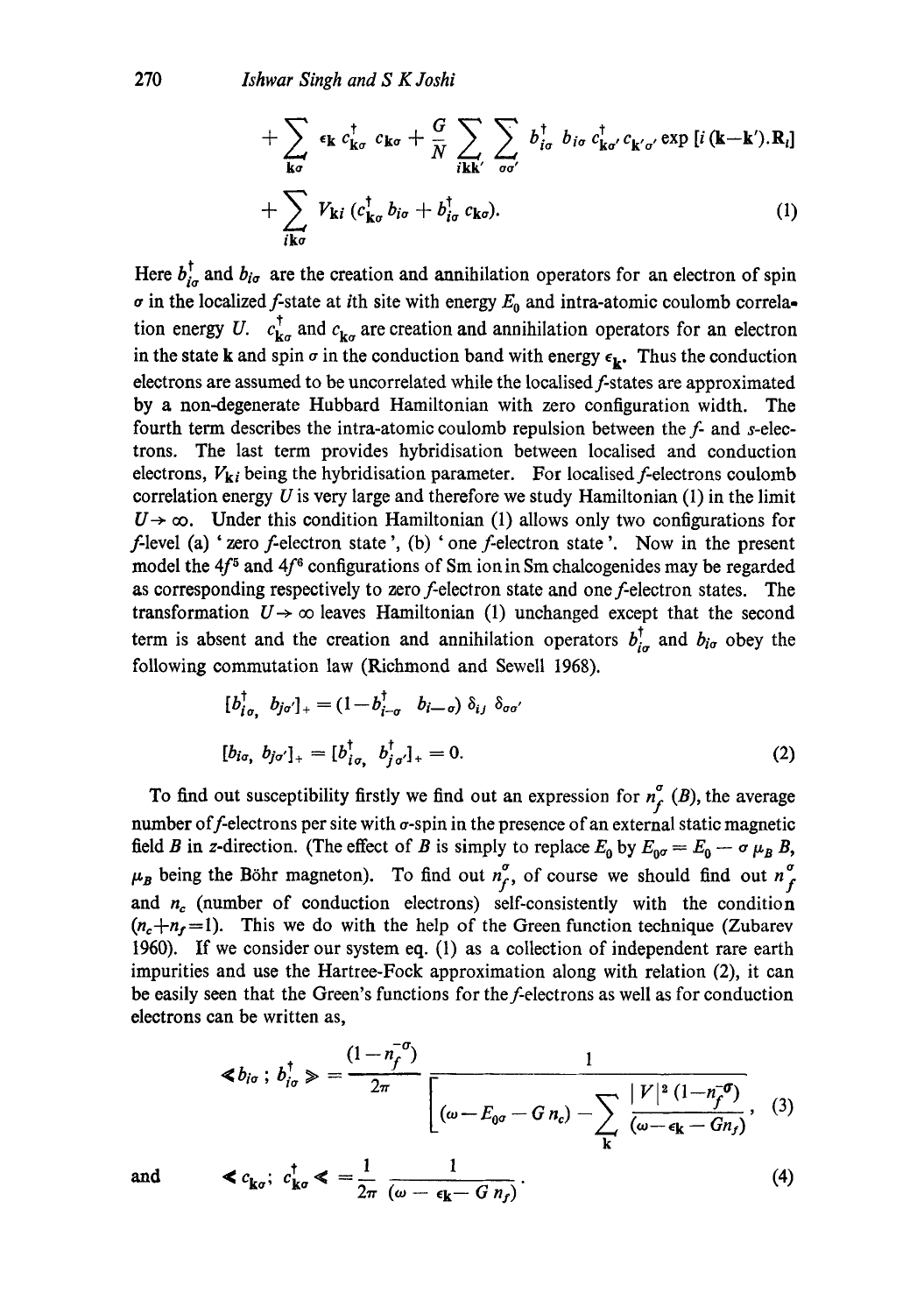Here we have taken the hybridisation parameter  $V_{ki}$  to be k-independent. Secondly we neglect the effect of mixing on the conduction band.

Now as the density of states is related with the imaginary part of the Green's function, we can easily write down expressions for  $\rho_f^{\sigma}(\omega)$  and  $\rho_c^{\sigma}(\omega)$ , the density of states for f-and s-electrons respectively.

$$
\rho_f^{\sigma}(\omega) = \frac{\left(1 - n_f^{-\sigma}\right)}{\pi} \frac{\Gamma(\omega)\left(1 - n_f^{-\sigma}\right)}{\left[(\omega - E_{0\sigma} - G_n)^2 + \Gamma^2(\omega)\left(1 - n_f^{-\sigma}\right)^2\right]}
$$
(5)

and  $\rho_c^{\sigma}(\omega) = \rho_{ac}^{\sigma}(\omega - Gn_f).$  (6)

Here  $\Gamma(\omega)$  determines the width of the localised level and will be assumed independent of the energy.  $\rho_{oc}(\omega)$  is the density of states of the unperturbed conduction band.

Now at 0°K,  $n_f^{\sigma}$  and  $n_c$  can be easily calculated from the following three relations

$$
n_c + n_f = 1,\tag{7}
$$

$$
n_c^{\sigma} = n_c^{-\sigma} = n_c/2 = \int_{-\infty}^{\epsilon_F} \rho_c^{\sigma}(\omega) d\omega, \qquad (8)
$$

$$
n_f^{\sigma} = \int\limits_{-\infty}^{\epsilon_F} \rho_f^{\sigma}(\omega) \, d\omega. \tag{9}
$$

For simplicity we assume constant density of states *1/W* for the conduction band such that

$$
\rho_{oc}^{\sigma}(\omega) = 1/W \text{ when } 0 < \omega < W,
$$
  
= 0 otherwise. (10)

Then from  $(7)$ ,  $(8)$  and  $(10)$  we can easily get

$$
\epsilon_F = \frac{1}{2} \left[ W(1 - n_f) \right] + G n_f. \tag{11}
$$

Now with (9), (5) and (11) we can get the self-consistent equation for  $n_f^{\sigma}$ ,

$$
\cot \frac{\pi n_f^{\sigma}}{(1-n_f^{-\sigma})} = \frac{-\left\{\frac{W}{2}(1-n_f) - E_{\sigma\sigma} + G(2n_f - 1)\right\}}{\Gamma(1-n_f^{-\sigma})}.
$$
 (12)

If external field *B* is zero,  $n_f^{-\sigma} = n_f^{\sigma} = n_f/2$  so (12) gives

$$
\cot \frac{\pi n_f}{(2-n_f)} = -\left[W(1-n_f) - 2E_0 + 2G(2n_f - 1)\right]/\Gamma(2-n_f). \quad (13)
$$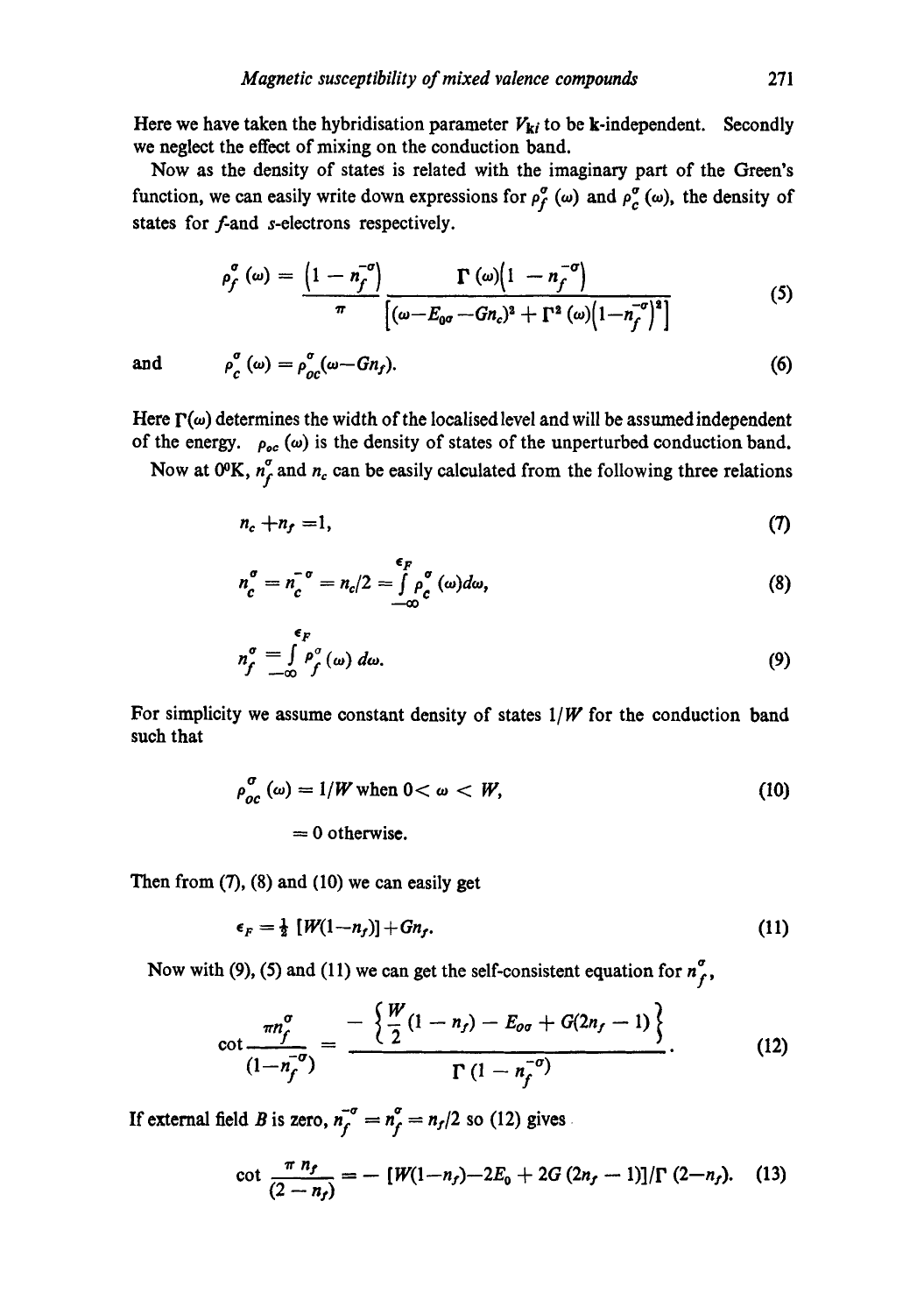Expression (13) is similar to the expression for  $n_f$  obtained earlier by Avignon and Ghatak (1975). The difference being that these workers did not consider the correlation effects and therefore occupation-space contraction factor  $[1-(n_f/2)]$  is not present in their expression.

In order to obtain the susceptibility we shall differentiate (12) with respect to  $\bm{B}$ and shall find out an expression for

$$
\partial \left( n_f^{\sigma} - n_f^{-\sigma} \right) / \partial B \Big|_{B \to 0}.
$$
 We get

 $\partial (n_f^{\sigma} - n_f^{-\sigma}) / \partial B \Big|_{B \to 0}$ 

$$
= \frac{2\sigma\mu_B/\Gamma}{\left\{ \left[ (1-n_f) / \left( 1 - \frac{n_f}{2} \right) \right] \csc^2\left( \frac{\pi n_f}{(2-n_f)} - \left[ \frac{W}{2} (1-n_f) - E_o + G(2n_f - 1) \right] \right\}} \right\}
$$
(14)

or 
$$
\chi = \frac{(2\mu_B^2/\Gamma)}{\left\{ \left(1 - n_f\right) / \left(1 - \frac{n_f}{2}\right) \right\} \csc^2 \frac{\pi n_f}{(2 - n_f)} + \cot \frac{n_f}{(2 - n_f)} \right\}}
$$
(15)

We have analysed (13) and have plotted values of  $n_f$  as a function of the position *of f-level*  $\left(\frac{E_0}{\Gamma}\right)$  for various values of the coulomb interaction  $G/\Gamma$ . We see that as a function of the parameter  $E_0$ ,  $n_f$  can vary continuously or discontinuously depending on the value of G. In figure 1, we see that the transition is continuous for  $G/\Gamma = 1.0$ and 2.0 but is discontinuous for  $G/\Gamma = 3.0$ . We have calculated susceptibility from (15) and (13) as a function of  $E_0/\Gamma$  for two values of  $G/\Gamma = 1.0$  and 2.0 (given by



Figure 1. Plot of  $n_f$  as a function of  $E_0/\Gamma$  for various values of  $G/\Gamma$ .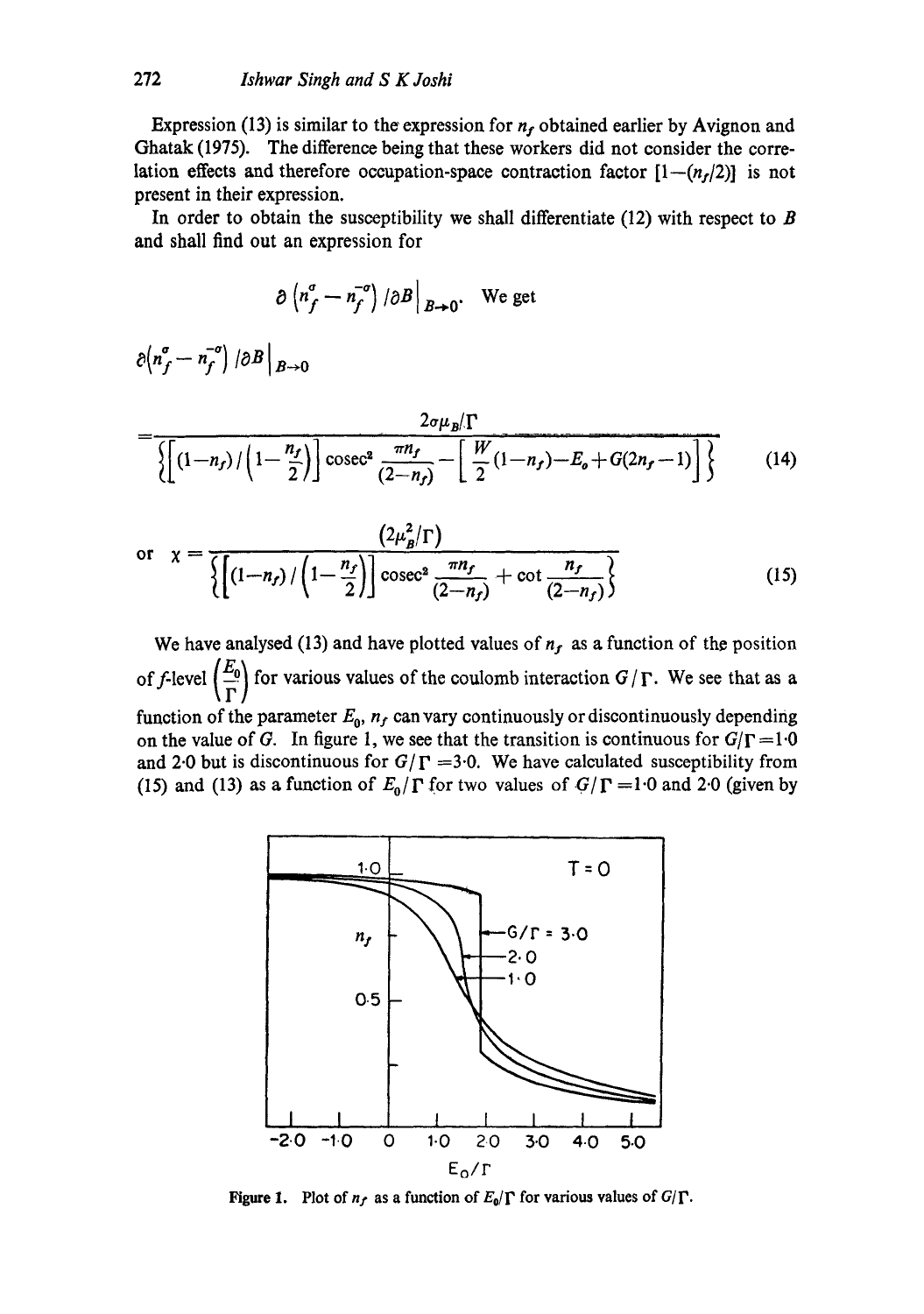

Figure 2. Plot of  $x \Gamma/\mu_{\mathbf{R}}$  as a function of  $E_0/\Gamma$  for two values of  $G/\Gamma$ .

the curves (a) and (b) in figure 2.) Susceptibility for the case  $G/\Gamma = 2.0$  decreases rapidly with  $E_0/\Gamma$ . Experimentally Maple and Wohllekev (1971) have reported a large decrease in susceptibility of SmS at  $6K$  bar pressure. Qualitatively our susceptibility variation in figure 2b is similar to the experimental behaviour for SmS. At the lower pressures this model does not predict the observed behaviour. It may be due to the assumption that  $\Gamma$  (hybridised *f*-level width) is independent of the position of f-level  $E_0$ . It is obvious that  $\Gamma$  should be large when  $E_0$  is well within the s-band and zero when  $E$  is outside the s-band. A better calculation should take this energydependent behaviour of  $\Gamma$  into account and that may give correct results in the low pressure region. Susceptibility for  $G/\Gamma=1.0$  (figure 2a) shows a variation with  $E_0/\Gamma$  which is qualitatively similar to the experimental result of Beeken *et al* (1978) on Sm  $\text{Sb}_{1-x}$   $\text{S}_x$ , except in the low pressure region.

It can be seen from (15) and (13) that for a set of values of  $G/\Gamma$  such that  $n_f = 0.774$ , susceptibility diverges and hence one had good moment condition. The conduction electrons mediate interaction and lead to a magnetic ground state under this condition (e.g. RKKY coupling, double exchange (Varma 1977)).

## **References**

Avignon M, and Ghatak S K 1975 *Solid State Commun.* 16 1243

Beeken R B, Savage Wm R, Schweitzer J W and Cater E D 1978 *Phys. Rev.* BI7 1334

- Coey J M D, Ghatak S K, Avignon M and Holtzberg F 1976 *Phys. Rev.* B14 3744
- Falicov L M and Kimball J C 1969 *Phys. Rev. Lett.* 22 997

Concalves da Silva C E T and Falicov L M 1975 *Solid State Commun.* 17 1521

Iglesias Sicardi J R, Bhattacharya A K, Jullien R and Coqblin B 1975 *Solid State Commun.* 16 499

Jayaraman A, Narayan Murti V, Bucher E and Maines R G 1970 *Phys. Rev. Lett.* 25 1430

Jayaraman A, Singh A K, Chatterjee A and Usha Devi S 1974 *Phys. Rev.* B9 2513

Jayaraman A, Dernier P D and Longinotti 1975a *Phys. Rev.* Bll 2783

Jayaraman A, Dernier P D and Longinotti 1975b *High Temp. High Pressures 7 1* 

Khomskii D I and Kochrajan A N 1976 *Solid State Commun.* 18 985

Maple M B and Wohlleken D 1971 *Phys. Rev. Lett.* 27 511